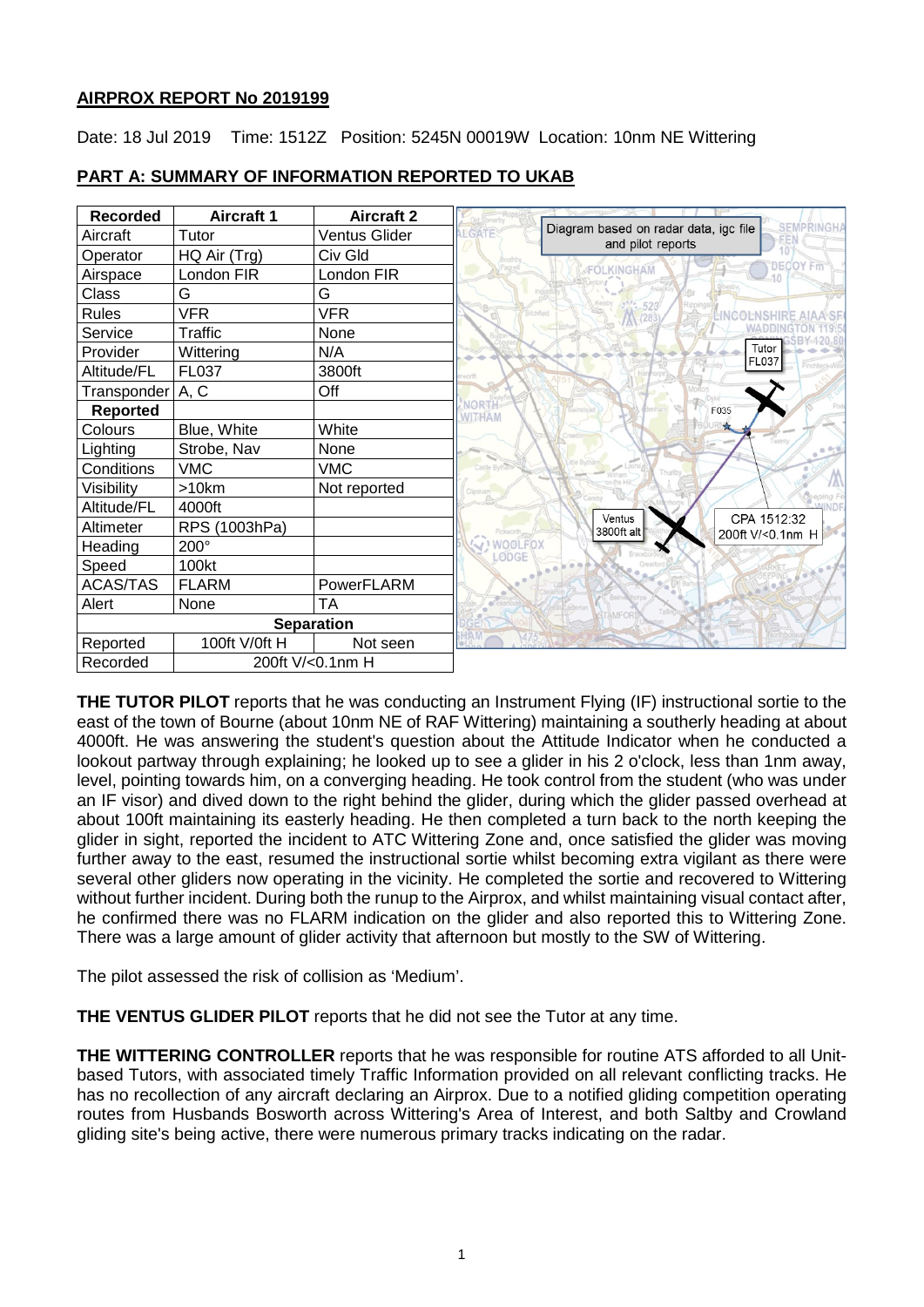## **Factual Background**

The weather at Wittering was recorded as follows:

METAR EGXT 181518Z 28014KT 9999 FEW040 BKN050 22/09 Q1009 RMK BLU

### **Analysis and Investigation**

### **Military ATM**

The Tutor was conducting an Instrument Flying (IF) instructional sortie with a Qualified Flying Instructor (QFI) and a student wearing an IF visor. Prior to departure, the Tutor crew were aware of a NOTAM referring to a gliding competition in the area and consulted GliderNet in an attempt to deconflict Tutor and Glider activity. The Tutor was in receipt of a Traffic Service from Wittering Zone in line with 22Gp regulations.

At about 4000ft near Bourne and whilst answering a question from the student, the QFI spotted the glider on a converging heading at the same level. The QFI reported initiating an avoiding action descent which generated about 100ft vertical separation between the aircraft. The QFI reported that without the avoiding action the risk of collision would have been high and that no FLARM alert had occurred.

The glider reported being on a local flight to and from Husbands Bosworth. The glider was not in communication with any Air Traffic Agency, had their transponder off, but had PFLARM active. The glider pilot did not see the Tutor and was unaware that an Airprox had occurred until informed of it later.

Analysis of the radar replay conducted by the Radar Analysis Cell proved inconclusive as they were unable to positively identify the glider. Analysis of the R/T transcript indicated that the Wittering Zone Controller was providing a Traffic Service to 3 Tutors (including the incident aircraft). Traffic Information was passed to the incident Tutor about 30secs prior to the incident occurring. However, this stated that the conflicting traffic was 3nm away and therefore cannot have been the incident glider given the short period of time which elapsed between the Traffic Information and the Airprox occurring. The unit therefore concluded that the Ventus was not showing on the Wittering surveillance systems.

## **UKAB Secretariat**

The Tutor and Ventus pilots shared an equal responsibility for collision avoidance and not to operate in such proximity to other aircraft as to create a collision hazard<sup>[1](#page-1-0)</sup>. If the incident geometry is considered as converging then the Tutor pilot was required to give way to the Ventus<sup>[2](#page-1-1)</sup>.

## **Comments**

 $\overline{\phantom{a}}$ 

#### **HQ Air Command**

During the planning process, the Tutor pilot chose to remain clear of intensive NOTAM gliding activity to the southwest of Wittering and had utilised a web-based glider tracker to choose an area of lower gliding activity. During the sortie, the Tutor Pilot had selected a Traffic Service from Wittering, however, the Ventus Glider Pilot, disappointingly, was not utilising their transponder and, as such, it is unlikely that they appeared on the Wittering controller's display. The Tutor Pilot did not receive Traffic Information on the Airprox Ventus Glider, but a traffic call on another glider shortly before the Airprox may have heightened the Tutor Pilot's awareness.

<span id="page-1-0"></span><sup>1</sup> SERA.3205 Proximity. MAA RA 2307 paragraphs 1 and 2.

<span id="page-1-1"></span><sup>2</sup> SERA.3210 Right-of-way (c)(2) Converging. MAA RA 2307 paragraph 12.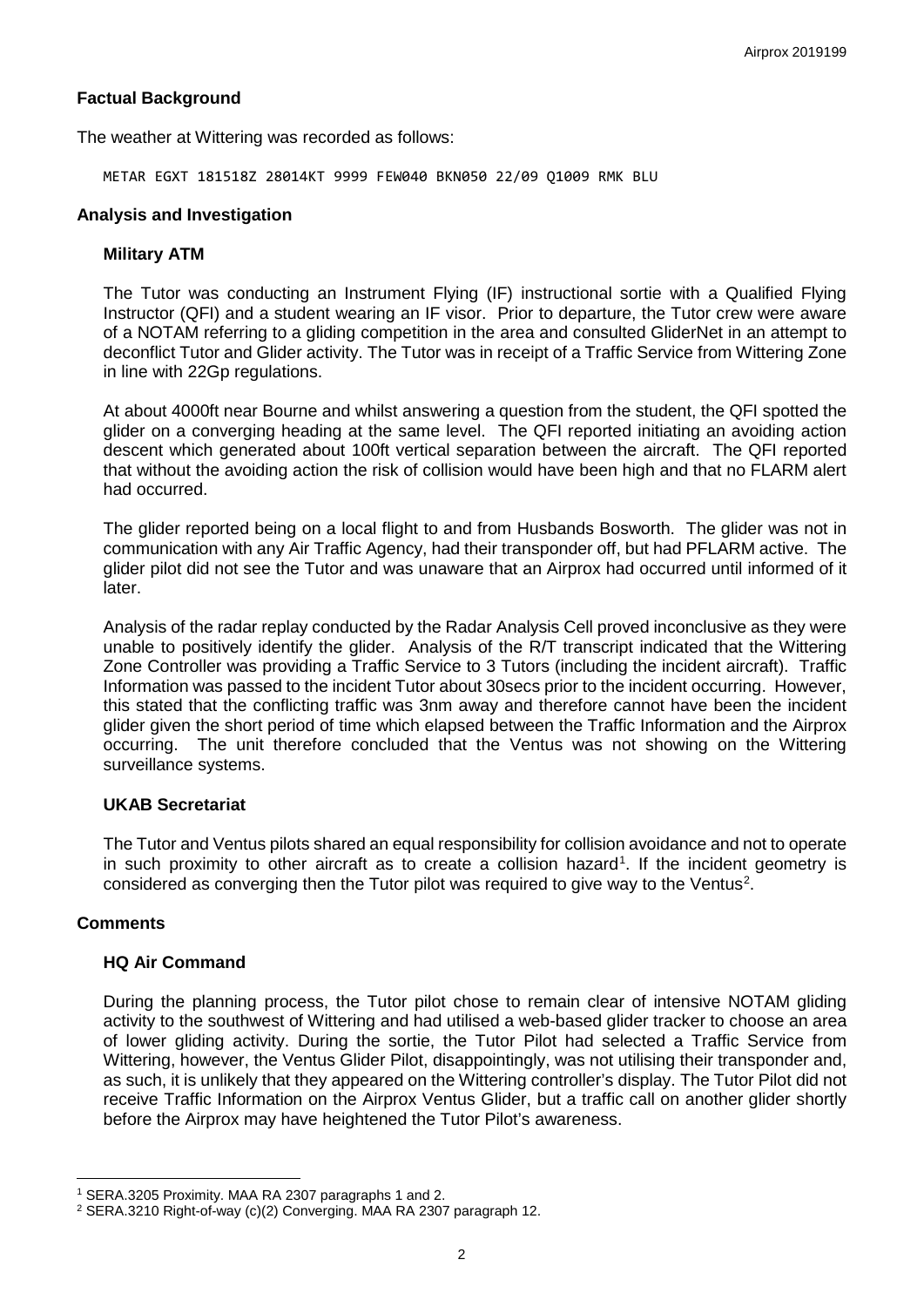The Tutor was equipped with TAS and FLARM but the Tutor Pilot did not receive any alert about the Ventus Glider's proximity. The Ventus Glider reports having received a TA on their PowerFLARM but didn't see the Tutor. It is concerning that the Tutor's FLARM did not provide a corresponding alert, but It has not been possible to determine why it did not.

The Tutor Pilot was conducting IF training for a student who was flying under an IF visor and likely had their attention divided between scanning the instruments and looking out. Given that all the other barriers to preventing MAC had been ineffective, the Tutor Pilot is commended for spotting the Ventus Glider in enough time to take control and carry out a manoeuvre to increase separation. The Tutor Pilot transmitted to Wittering Zone Controller about the proximity of the Ventus Glider but did not specifically declare an Airprox on frequency. Pilots at the unit have since been reminded to declare an Airprox on frequency as soon as possible after such an event.

# **BGA**

We commend the Tutor Instructor for their good lookout, the 18<sup>th</sup> of July was a very busy day for gliding in the east of England.

# **Summary**

An Airprox was reported when a Tutor and a Ventus flew into proximity 10nm NRE of Wittering at about 1512hrs on Thursday 18th of July 2019. Both pilots were operating under VFR in VMC, the Tutor pilot in receipt of a Traffic Service from Wittering and the Ventus pilot not in receipt of a service.

# **PART B: SUMMARY OF THE BOARD'S DISCUSSIONS**

Information available consisted of reports from both pilots, radar photographs/video recordings, glider igc file and reports from the air traffic controller involved. Relevant contributory factors mentioned during the Board's discussions are highlighted within the text in bold, with the numbers referring to the Contributory Factors table displayed in Part C.

The Board began by discussing the actions of the Tutor pilot and why he did not receive a FLARM alert to indicate the presence of the glider **(CF6)**; some members thought it could have been caused by aerial blanking, but it was also possible that either the Tutor's or the Ventus' FLARM equipment may not have been updated to the latest standard of software. The Board were informed by the glider member that there is an annual requirement to update the FLARM firmware and licence, without which there was a risk that the FLARM unit may not detect other units that had been updated. He also went on to say that if the aerials are not positioned correctly the unit was unlikely to detect other FLARMs at a useful range<sup>[3](#page-2-0)</sup>. The Board commended the Tutor instructor for seeing the glider whilst instructing an Instrument Flying lesson whilst dividing his time between instructing and lookout **(CF7)**.Gliders were difficult aircraft to see head-on due to their small profile, and he had probably seen it as soon as could be expected under the prevailing circumstances; when he spotted the glider he made an emergency turn and descent to avoid **(CF8)**. Members noted that the Tutor pilot did not overtly report the Airprox on the frequency (although he did refer to coming close to the glider, for which the controller might reasonably have prompted him about whether he wanted to report an Airprox). The Board iterated the importance of reporting on frequency to both provide an opportunity for all relevant media to be preserved and to alert other airspace users of the event. Members were also heartened that the Tutor pilot had been aware of the glider completion and had planned his route to try to avoid the increased activity **(CF4)**.

The Board members then turned to the actions of the glider pilot. They were disappointed that he had had a transponder fitted but had selected it off **(CF2)** even though he was in relatively close proximity to a busy airfield and its MATZ. Acknowledging that non-powered aircraft were not required to select their transponders on at all times, $4$  the gliding member agreed that selective use was beneficial when

 $\overline{\phantom{a}}$ 

<span id="page-2-0"></span><sup>3</sup> <https://flarm.com/support/manuals-documents/>

<span id="page-2-1"></span><sup>4</sup> *GM1 SERA.13001(c) Operation of an SSR transponder: Pilots of non-powered aircraft are also encouraged to operate the transponder during flight outside airspace where carriage and operation of SSR transponder is mandatory.*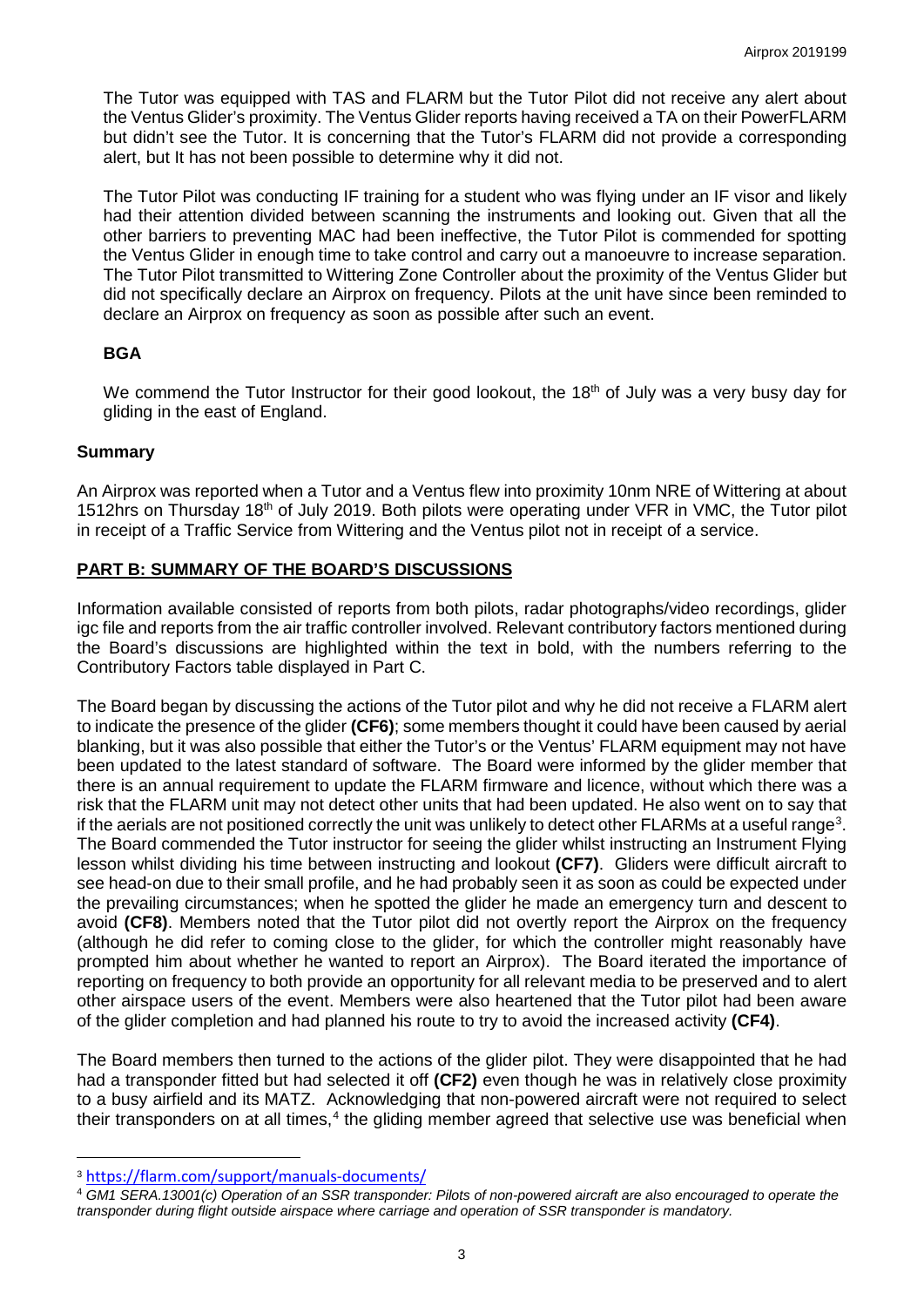near to known busy airspace environments subject to overall battery management requirements. Members noted that the glider pilot had received an alert from his PowerFLARM **(CF5)** but members wondered if this had been another aircraft and not the Tutor given his subsequent non-sighting of the Tutor aircraft and the lack of corresponding indications on the Tutor's display. Overall, the Board agreed that this was a valuable lesson for pilots to understand that, although the use of Electronic Warning Systems is a valuable aid for enhancing a pilot's situational awareness, they cannot be relied upon in isolation and must be used in conjunction with the other safety barriers to provide full situational awareness of the prevailing traffic situation. Finally, members also agreed that the glider pilot may have been better served by communicating with Wittering to inform them of his flight and gain information on other traffic that may affect his flight path **(CF3&4)**. In this case he did not see the Tutor **(CF9)** and the glider was not visible on radar thus reducing situational awareness for all.

The Board then looked at the actions of the Wittering controller and noted that the glider was not visible on his radar and therefore he could not provide specific Traffic Information to the Tutor pilot **(CF1)**. Notwithstanding, he had passed generic Traffic Information from his knowledge of a gliding competition which members believed had served to enhance the Tutor pilot's awareness of the increased glider activity in the area.

Turning to the risk, members agreed that the Tutor pilot had seen the glider late, and that the glider pilot had not seen the Tutor. Given the Tutor pilot's assessment of separation and risk of collision the Board agreed that safety had been much reduced below the norm; the Tutor pilot had only seen the glider in time to take emergency avoiding action to increase the separation; Risk Category B.

# **PART C: ASSESSMENT OF CONTRIBUTORY FACTOR(S) AND RISK**

|           | 2019199                                                        |                                            |                                                                     |  |  |  |
|-----------|----------------------------------------------------------------|--------------------------------------------|---------------------------------------------------------------------|--|--|--|
| <b>CF</b> | Factor                                                         | <b>Description</b>                         | Amplification                                                       |  |  |  |
|           | <b>Ground Elements</b>                                         |                                            |                                                                     |  |  |  |
|           | • Situational Awareness and Action                             |                                            |                                                                     |  |  |  |
| 1         | Contextual                                                     | • Situational Awareness and Sensory Events | Generic, late, no or incorrect Situational Awareness                |  |  |  |
|           | <b>Flight Elements</b>                                         |                                            |                                                                     |  |  |  |
|           | • Tactical Planning and Execution                              |                                            |                                                                     |  |  |  |
| 2         | <b>Human Factors</b>                                           | • Transponder Selection and Usage          |                                                                     |  |  |  |
| 3         | <b>Human Factors</b>                                           | • Communications by Flight Crew with ANS   | Pilot did not communicate with appropriate service<br>provider      |  |  |  |
|           | • Situational Awareness of the Conflicting Aircraft and Action |                                            |                                                                     |  |  |  |
| 4         | Contextual                                                     | • Situational Awareness and Sensory Events | Generic, late, no or incorrect Situational Awareness                |  |  |  |
|           | • Electronic Warning System Operation and Compliance           |                                            |                                                                     |  |  |  |
| 5         | Contextual                                                     | • ACAS/TCAS TA                             | <b>TCAS TA / CWS indication</b>                                     |  |  |  |
| 6         | Technical                                                      | • ACAS/TCAS System Failure                 | CWS did not alert as expected                                       |  |  |  |
|           | • See and Avoid                                                |                                            |                                                                     |  |  |  |
| 7         | <b>Human Factors</b>                                           | • Distraction - Job Related                | Pilot looking elsewhere                                             |  |  |  |
| 8         | <b>Human Factors</b>                                           | • Monitoring of Other Aircraft             | Non-sighting or effectively a non-sighting by one or<br>both pilots |  |  |  |
| 9         | <b>Human Factors</b>                                           | • Monitoring of Other Aircraft             | Late-sighting by one or both pilots                                 |  |  |  |

Contributory Factor(s):

Degree of Risk: B.